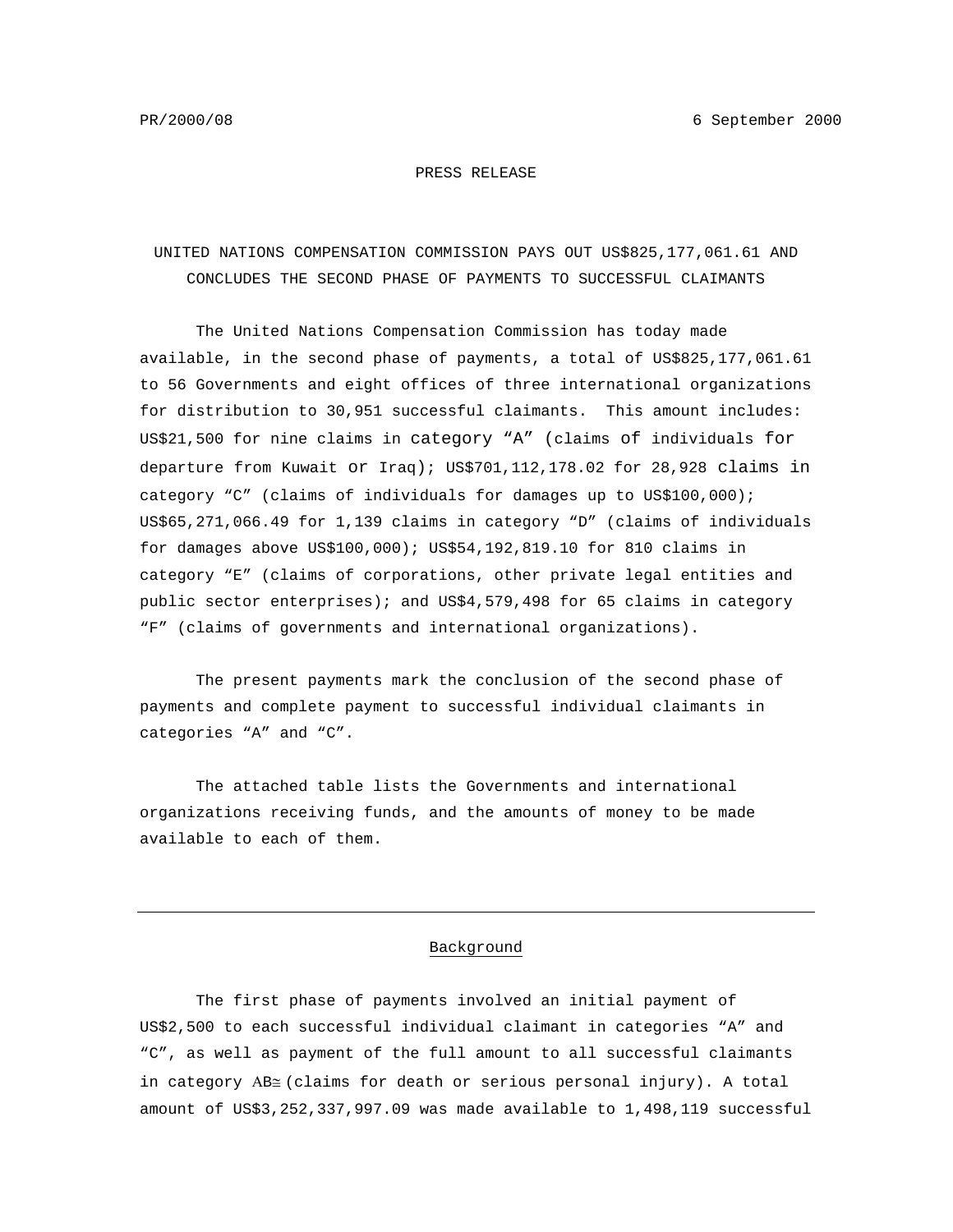individual claimants in categories "A", "B" and "C" under the first phase of payments.

In respect of the second phase of payments, the UNCC Governing Council in decision 73 determined that priority of payment will continue to be provided to individual claimants in categories "A" and "C", while also providing meaningful compensation to claimants in categories "D", "E" and "F". In accordance with this decision, payments of up to US\$100,000 were subsequently made available to approved claims in all these categories in two rounds comprising payment amounts of US\$25,000 and US\$75,000 respectively. Including the present payments, a total of US\$4,860,461,112.60 has been made available to 870,816 claimants in categories "A", "C", "D", "E" and "F" under the second phase of payments.

The third phase of payments is scheduled to commence in October 2000. The UNCC Governing Council in decision 100 decided that successful claimants in categories "D", "E" and "F" would receive an initial amount of US\$5 million in the order in which the claims have been approved. Subsequent payments of US\$10 million will be made to successful claimants in those categories of claims.

Funds to pay the awards of compensation are drawn from the United Nations Compensation Fund which receives 30 per cent of the revenue generated from the export of Iraqi petroleum and petroleum products. At present, funds are made available to the Compensation Fund from the proceeds of the "oil-for-food" mechanism established by Security Council resolution 986 (1995) and subsequent resolutions.

The present payment brings the overall amount of compensation made available to date by the United Nations Compensation Commission to US\$8,112,799,109.69.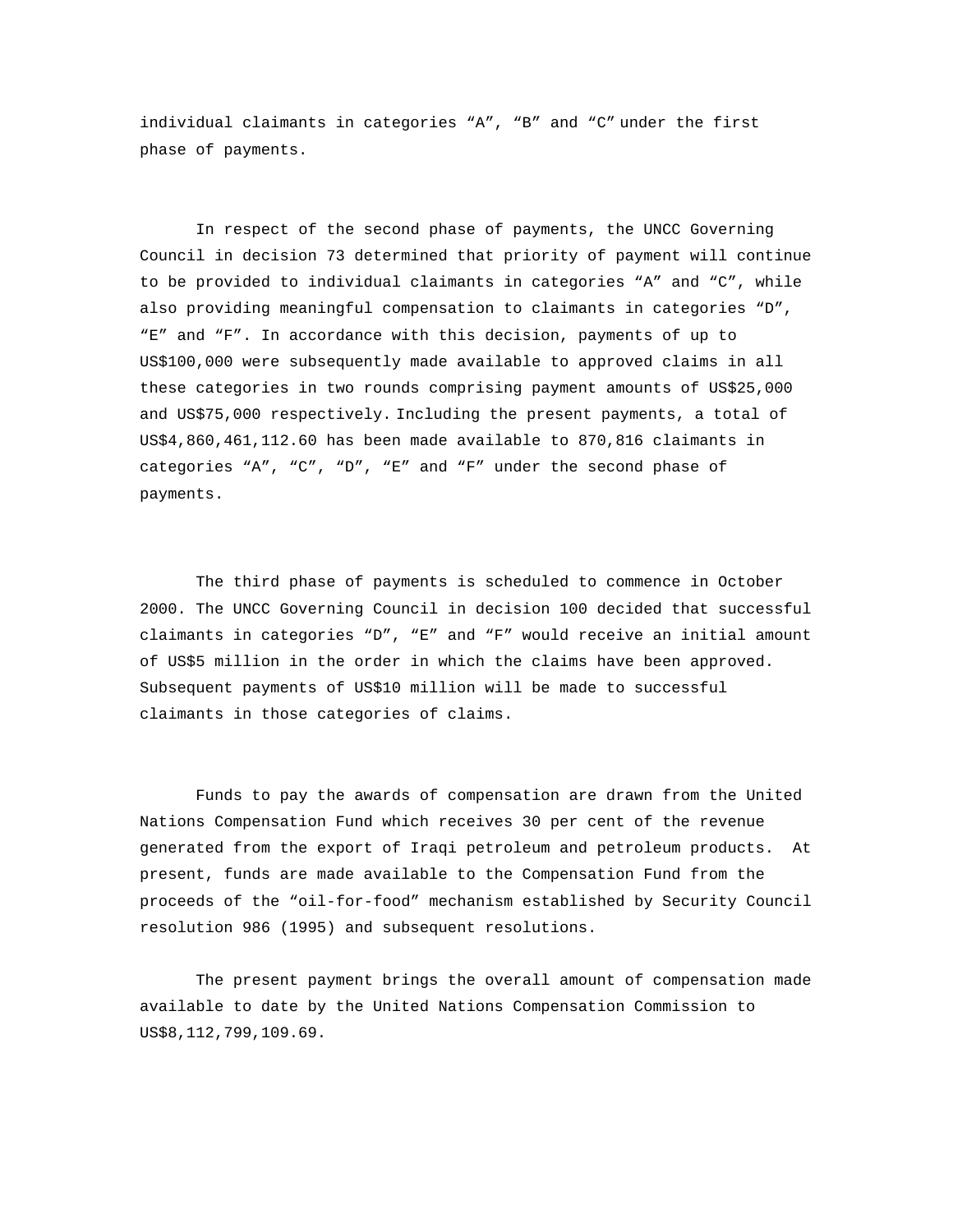The Governing Council monitors the distribution of payments to claimants by Governments and international organizations. Governments and international organizations are obligated to distribute funds to successful claimants within six months of receiving payment and to report on payments made to claimants no later than three months thereafter. Any funds undistributed within twelve months of receiving payment shall be returned to the Commission promptly. Further payments to Governments and international organizations shall be suspended where Governments and international organizations fail to report on distribution of funds or fail to return undistributed funds on time.

Further information about the Commission can be found on the UNCC website located at http://www.uncc.ch.

-----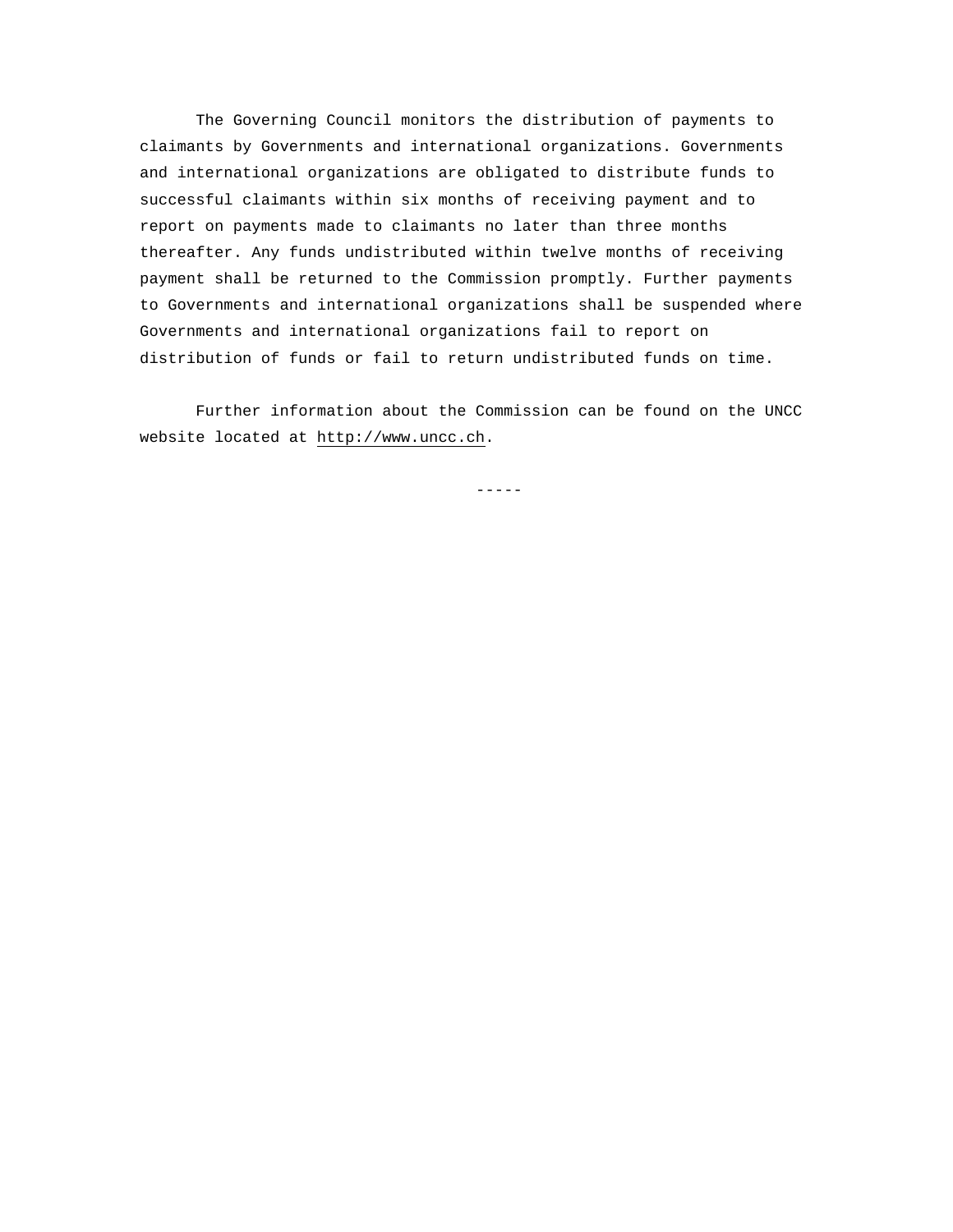## **UNITED NATIONS COMPENSATION COMMISSION**

#### **Consolidated Report of Payment of Categories A, C, D, E and F claims Second Phase of Payment - 6 September 2000**

| No.            | Country                                         | Category "A"<br>(US\$) | Category "C"<br>(US\$) | Category "D"<br>(US\$) | Category "E"<br>(US\$) | Category "F" (US\$) | Total (US\$)   |
|----------------|-------------------------------------------------|------------------------|------------------------|------------------------|------------------------|---------------------|----------------|
| -1             | <b>ARGENTINA</b>                                |                        | 43,038.55              |                        |                        |                     | 43,038.55      |
| $\overline{2}$ | <b>AUSTRALIA</b>                                |                        | 1,577,479.40           | 507,524.05             | 95,669.48              | 49,128.00           | 2,229,800.93   |
| 3              | <b>AUSTRIA</b>                                  |                        | 712,747.42             | 31,340.52              | 89,962.00              | 90,074.00           | 924,123.94     |
| $\overline{4}$ | <b>BELGIUM</b>                                  |                        | 168,765.35             |                        | 225,000.00             |                     | 393,765.35     |
| $\sqrt{5}$     | <b>BOLIVIA</b>                                  |                        | 49,153.39              |                        |                        |                     | 49,153.39      |
| 6              | <b>BOSNIA-HERZEGOVINA</b>                       |                        | 35,845.93              |                        | 300,000.00             |                     | 335,845.93     |
| $\overline{7}$ | <b>BRAZIL</b>                                   |                        | 222,757.94             |                        | 75,000.00              |                     | 297,757.94     |
| 8              | <b>BULGARIA</b>                                 |                        | 62,013.32              | 41,564.02              | 225,000.00             |                     | 328,577.34     |
| 9              | <b>CANADA</b>                                   |                        | 10,932,937.83          | 1,659,017.60           | 152,666.87             | 100,000.00          | 12,844,622.30  |
| 10             | <b>CHINA</b>                                    |                        | 78,431.17              |                        | 469,076.84             |                     | 547,508.01     |
| 11             | <b>CROATIA</b>                                  |                        | 96,956.60              |                        | 283,096.00             |                     | 380,052.60     |
| 12             | <b>CYPRUS</b>                                   |                        | 129,334.94             |                        | 305,783.00             | 35,581.00           | 470,698.94     |
| 13             | <b>CZECH REPUBLIC</b>                           |                        | 198,015.49             |                        | 151,066.00             |                     | 349,081.49     |
| 14             | <b>DEMOCRATIC PEOPLE'S</b><br>REPUBLIC OF KOREA |                        |                        |                        |                        | 75,000.00           | 75,000.00      |
| 15             | <b>DENMARK</b>                                  |                        | 1,284,515.72           | 33,633.94              | 75,000.00              | 75,000.00           | 1,468,149.66   |
| 16             | <b>FEDERAL REPUBLIC OF</b><br>YUGOSLAVIA        | 4,000.00               | 229,807.72             |                        | 375,000.00             |                     | 608,807.72     |
| 17             | <b>FINLAND</b>                                  |                        | 112,376.48             |                        | 146,581.00             | 75,000.00           | 333,957.48     |
| 18             | <b>FRANCE</b>                                   |                        | 3,938,412.73           | 461,914.25             | 79,000.00              |                     | 4,479,326.98   |
| 19             | <b>GERMANY</b>                                  |                        | 1,895,626.13           | 991,197.97             | 383,721.10             | 63,416.00           | 3,333,961.20   |
| 20             | <b>GREECE</b>                                   |                        | 436,187.13             | 111,950.00             | 150,000.00             |                     | 698,137.13     |
| 21             | <b>HUNGARY</b>                                  |                        | 197,565.90             | 13,266.00              | 202,328.47             | 75,000.00           | 488,160.37     |
| 22             | <b>ICELAND</b>                                  |                        | 42,835.35              |                        |                        |                     | 42,835.35      |
| 23             | <b>IRAN</b>                                     | 1,500.00               | 9,538,390.85           |                        | 106,808.00             |                     | 9,646,698.85   |
| 24             | <b>IRELAND</b>                                  |                        | 588,288.45             | 154,892.32             | 75,000.00              | 120,615.00          | 938,795.77     |
| 25             | <b>ISRAEL</b>                                   |                        | 1,547,176.32           | 520,776.24             | 3,794,572.00           |                     | 5,862,524.56   |
| 26             | <b>JAPAN</b>                                    |                        | 270,840.02             | 86,116.20              | 365,824.78             | 75,000.00           | 797,781.00     |
| 27             | <b>JORDAN</b>                                   | 9,500.00               | 123,570,305.57         | 2,918,048.07           | 175,542.00             | 750,000.00          | 127,423,395.64 |
| 28             | <b>KUWAIT</b>                                   |                        | 422,443,297.39         | 44,025,208.89          | 41,210,909.00          | 1,575,000.00        | 509,254,415.28 |
| 29             | <b>LIBERIA</b>                                  |                        |                        |                        | 312,632.00             |                     | 312,632.00     |
| 30             | <b>LUXEMBOURG</b>                               |                        | 1,565.74               |                        |                        |                     | 1,565.74       |
| 31             | <b>MALDIVES</b>                                 |                        |                        |                        | 75,000.00              |                     | 75,000.00      |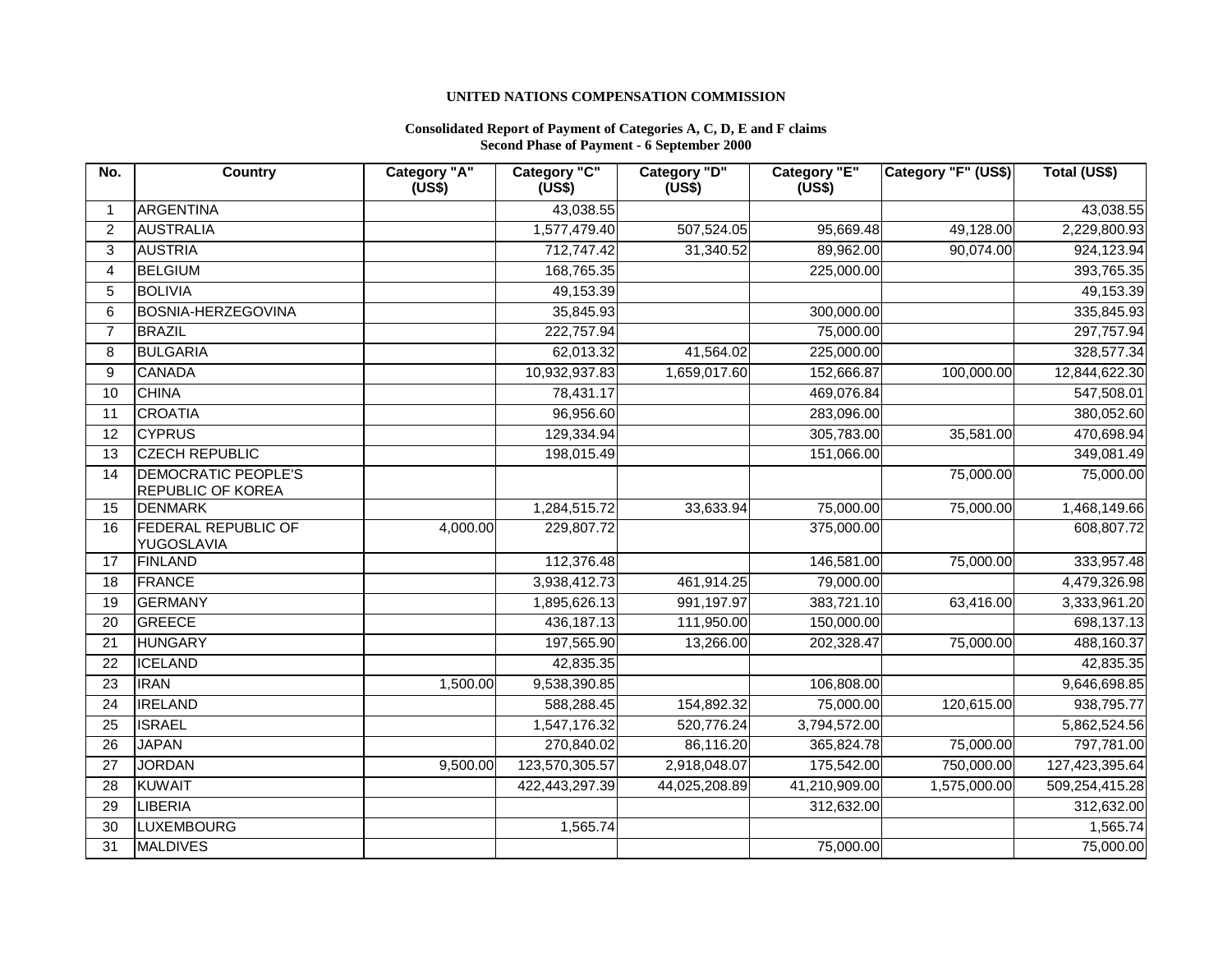## **UNITED NATIONS COMPENSATION COMMISSION**

#### **Consolidated Report of Payment of Categories A, C, D, E and F claims Second Phase of Payment - 6 September 2000**

| No.             | <b>Country</b>                               | Category "A"<br>(US\$) | Category "C"<br>(US\$) | Category "D"<br>(US\$) | <b>Category "E"</b><br>(US\$) | Category "F" (US\$) | Total (US\$)  |
|-----------------|----------------------------------------------|------------------------|------------------------|------------------------|-------------------------------|---------------------|---------------|
| 32              | <b>MALTA</b>                                 |                        |                        |                        | 6,106.00                      |                     | 6,106.00      |
| 33              | NETHERLANDS                                  |                        | 847,029.38             |                        | 225,000.00                    | 261,975.00          | 1,334,004.38  |
| 34              | NEW ZEALAND                                  |                        | 182,044.05             |                        |                               | 35,833.00           | 217,877.05    |
| 35              | <b>NIGERIA</b>                               |                        | 87,520.01              |                        |                               | 48,491.00           | 136,011.01    |
| 36              | NORWAY                                       |                        | 31,800.96              |                        | 133,150.00                    |                     | 164,950.96    |
| 37              | POLAND                                       |                        | 903,463.88             | 63,257.80              | 241,311.00                    | 150,000.00          | 1,358,032.68  |
| 38              | <b>REPUBLIC OF KOREA</b>                     |                        | 1,759,128.88           |                        | 309,500.00                    | 75,000.00           | 2,143,628.88  |
| 39              | <b>ROMANIA</b>                               |                        | 4,394.07               |                        |                               |                     | 4,394.07      |
| 40              | <b>RUSSIAN FEDERATION</b>                    |                        | 39,753.48              |                        | 225,000.00                    | 109,959.00          | 374,712.48    |
| 41              | <b>SAUDI ARABIA</b>                          |                        | 14,592.66              |                        | 300,000.00                    |                     | 314,592.66    |
| 42              | SINGAPORE                                    | 2,500.00               | 174,576.67             | 31,668.79              | 80,590.40                     |                     | 289,335.86    |
| 43              | <b>SLOVAKIA</b>                              |                        | 85,151.08              |                        |                               |                     | 85,151.08     |
| 44              | <b>SLOVENIA</b>                              |                        | 128,042.12             |                        | 75,000.00                     |                     | 203,042.12    |
| 45              | <b>SPAIN</b>                                 |                        | 149,400.60             |                        | 87,462.16                     | 75,000.00           | 311,862.76    |
| 46              | <b>SUDAN</b>                                 |                        | 4,483,402.72           | 911,529.37             | 150,000.00                    |                     | 5,544,932.09  |
| $\overline{47}$ | <b>SWEDEN</b>                                |                        | 1,087,782.72           | 612,845.44             | 75,000.00                     | 75,000.00           | 1,850,628.16  |
| 48              | <b>SWITZERLAND</b>                           |                        | 180,396.05             |                        | 300,000.00                    |                     | 480,396.05    |
| 49              | <b>SYRIA</b>                                 |                        | 15,311,978.64          | 580,924.37             |                               |                     | 15,892,903.01 |
| 50              | THAILAND                                     |                        | 378,829.63             |                        | 75,000.00                     | 75,000.00           | 528,829.63    |
| 51              | THE FORMER YUGOSLAV<br>REPUBLIC OF MACEDONIA |                        | 23,605.89              |                        | 75,000.00                     |                     | 98,605.89     |
| 52              | <b>TUNISIA</b>                               |                        | 2,102,019.95           |                        |                               |                     | 2,102,019.95  |
| 53              | <b>UNDP ALGERIA</b>                          |                        |                        | 47,818.29              |                               |                     | 47,818.29     |
| 54              | UNDP JERUSALEM                               |                        | 1,869,293.05           |                        |                               |                     | 1,869,293.05  |
| 55              | <b>UNDP UAE</b>                              |                        |                        | 10,515.00              |                               |                     | 10,515.00     |
| 56              | <b>UNDP WASHINGTON</b>                       |                        | 578,856.77             | 91,781.06              |                               |                     | 670,637.83    |
| 57              | <b>UNHCR BULGARIA</b>                        |                        | 77,561.26              |                        |                               |                     | 77,561.26     |
| 58              | <b>UNHCR CANADA</b>                          |                        | 873,391.92             | 95,433.57              |                               |                     | 968,825.49    |
| 59              | <b>UNHCR GENEVA</b>                          |                        | 26,404.40              |                        |                               |                     | 26,404.40     |
| 60              | UNITED KINGDOM                               |                        | 25,809,736.49          | 6,034,872.49           | 717,076.00                    | 176,423.00          | 32,738,107.98 |
| 61              | UNITED STATES OF AMERICA                     |                        | 18,213,829.03          | 4,795,590.23           | 1,217,385.00                  | 338,003.00          | 24,564,807.26 |
| 62              | <b>UNRWA GAZA</b>                            |                        | 2,455,621.30           | 363,380.01             |                               |                     |               |